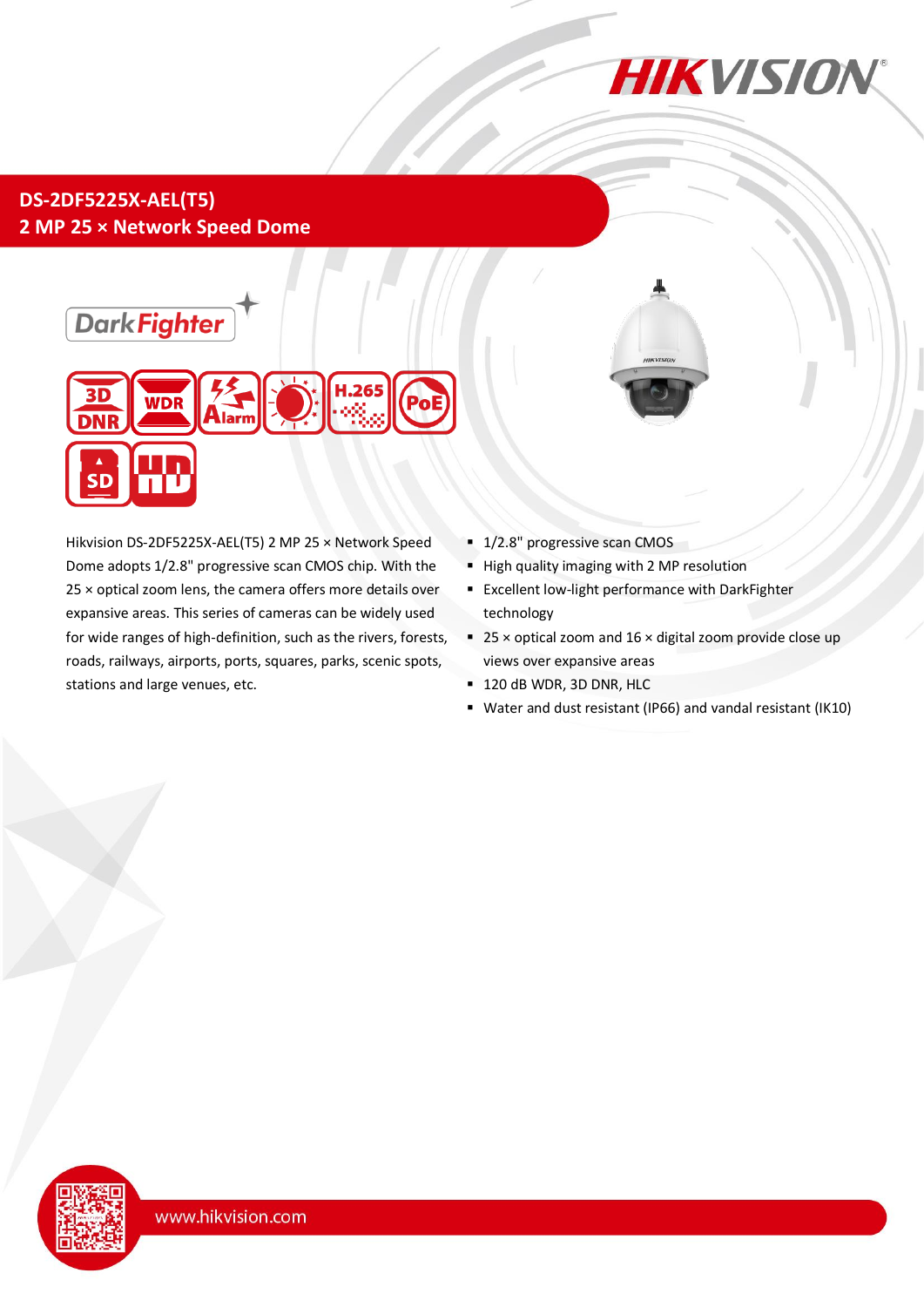

#### **DORI**

The DORI (detect, observe, recognize, identify) distance gives the general idea of the camera ability to distinguish persons or objects within its field of view. It is calculated based on the camera sensor specification and the criteria given by EN 62676-4: 2015.

| <b>DORI</b>       | <b>Detect</b>        | <b>Observe</b>      | Recognize           | <b>Identify</b>    |
|-------------------|----------------------|---------------------|---------------------|--------------------|
| <b>Definition</b> | $25 \text{ px/m}$    | $63 \text{ px/m}$   | 125 px/m            | $250 \text{ px/m}$ |
| Distance (Tele)   | 1598.6 m (5244.8 ft) | 634.4 m (2081.4 ft) | 319.7 m (1048.9 ft) | 159.9 m (524.6 ft) |

## **Specification**

| <b>Camera</b>          |                                                                                   |  |  |  |
|------------------------|-----------------------------------------------------------------------------------|--|--|--|
| Image Sensor           | 1/2.8" progressive scan CMOS                                                      |  |  |  |
| Min. Illumination      | Color: 0.002 Lux @ (F1.2, AGC ON), B/W: 0.0002 Lux @ (F1.2, AGC ON)               |  |  |  |
| Shutter Speed          | 1 to 1/30,000 s                                                                   |  |  |  |
| Day & Night            | IR cut filter                                                                     |  |  |  |
| Zoom                   | $25 \times$ optical, $16 \times$ digital                                          |  |  |  |
| Max. Resolution        | $1920 \times 1080$                                                                |  |  |  |
| Lens                   |                                                                                   |  |  |  |
| Focus                  | Auto, semi-auto, manual                                                           |  |  |  |
| Focal Length           | 4.8 mm to 120 mm                                                                  |  |  |  |
| Zoom Speed             | Approx. 4.8 s                                                                     |  |  |  |
|                        | Horizontal field of view: 58.4° to 2.7° (wide-tele)                               |  |  |  |
| <b>FOV</b>             | Vertical field of view: 33.8° to 1.5° (wide-tele)                                 |  |  |  |
|                        | Diagonal field of view: 65.6° to 3.1° (wide-tele)                                 |  |  |  |
| Aperture               | Max. F1.2                                                                         |  |  |  |
| <b>PTZ</b>             |                                                                                   |  |  |  |
| Movement Range (Pan)   | $360^\circ$                                                                       |  |  |  |
| Movement Range (Tilt)  | -5° to 90° (auto flip)                                                            |  |  |  |
| Pan Speed              | Pan speed: configurable from 0.1° to 300°/s; preset speed: 540°/s                 |  |  |  |
| <b>Tilt Speed</b>      | Tilt speed: configurable from 0.1° to 240°/s, preset speed 400°/s                 |  |  |  |
| Proportional Pan       | Yes                                                                               |  |  |  |
| Presets                | 300                                                                               |  |  |  |
| Patrol Scan            | 8 patrols                                                                         |  |  |  |
| Pattern Scan           | 4 pattern scans                                                                   |  |  |  |
| Power-off Memory       | <b>Yes</b>                                                                        |  |  |  |
| Park Action            | Preset, pattern scan, patrol scan, auto scan, tilt scan, random scan, frame scan, |  |  |  |
|                        | panorama scan                                                                     |  |  |  |
| 3D Positioning         | Yes                                                                               |  |  |  |
| PTZ Status Display     | Yes                                                                               |  |  |  |
| <b>Preset Freezing</b> | Yes                                                                               |  |  |  |
| <b>Scheduled Task</b>  | Preset, pattern scan, patrol scan, auto scan, tilt scan, random scan, frame scan, |  |  |  |
|                        | panorama scan, dome reboot, dome adjust, aux output                               |  |  |  |
| <b>Video</b>           |                                                                                   |  |  |  |
| Main Stream            | 50 Hz: 25 fps (1920 × 1080, 1280 × 960, 1280 × 720)                               |  |  |  |
|                        | 60 Hz: 30 fps (1920 × 1080, 1280 × 960, 1280 × 720)                               |  |  |  |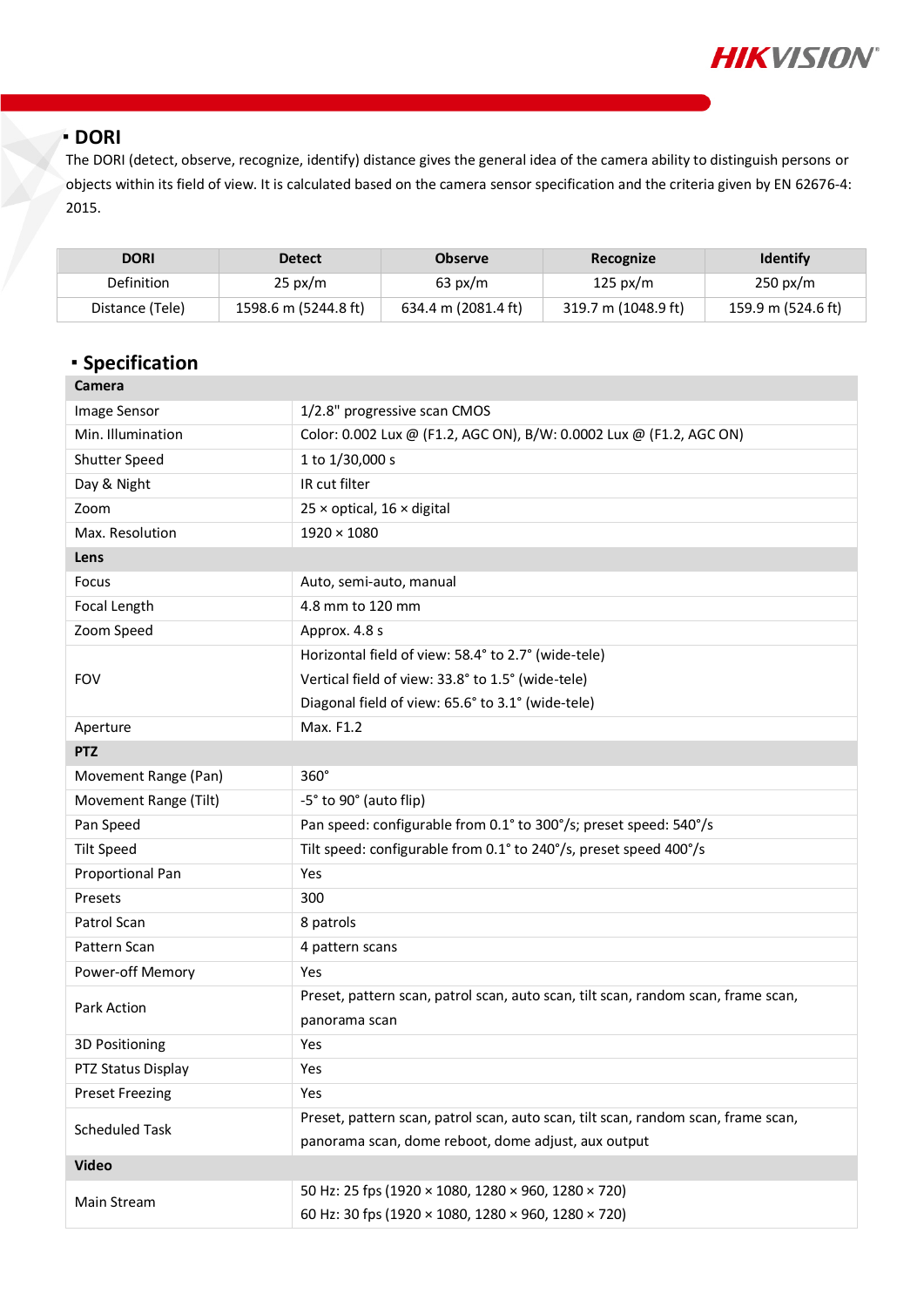

|                             | 50 Hz: 25 fps (704 × 576, 640 × 480, 352 × 288)                                          |  |  |  |
|-----------------------------|------------------------------------------------------------------------------------------|--|--|--|
| Sub-Stream                  | 60 Hz: 30 fps (704 × 480, 640 × 480, 352 × 240)                                          |  |  |  |
| Third Stream                | 50 Hz: 25 fps (1920 × 1080, 1280 × 960, 1280 × 720, 704 × 576, 640 × 480, 352 × 288)     |  |  |  |
|                             | 60 Hz: 30 fps (1920 × 1080, 1280 × 960, 1280 × 720, 704 × 480, 640 × 480, 352 × 240)     |  |  |  |
|                             | Main stream: H.265+/H.265/H.264+/H.264                                                   |  |  |  |
| Video Compression           | Sub-stream: H.265/H.264/MJPEG                                                            |  |  |  |
|                             | Third stream: H.265/H.264/MJPEG                                                          |  |  |  |
| H.264 Type                  | Baseline profile, main profile, high profile                                             |  |  |  |
| H.265 Type                  | Main profile                                                                             |  |  |  |
| Scalable Video Coding (SVC) | H.264 and H.265 encoding                                                                 |  |  |  |
| Region of Interest (ROI)    | 8 fixed regions for each stream                                                          |  |  |  |
| <b>Audio</b>                |                                                                                          |  |  |  |
| Audio Compression           | G.711alaw, G.711ulaw, G.722.1, G.726, MP2L2, PCM                                         |  |  |  |
| <b>Network</b>              |                                                                                          |  |  |  |
|                             | IPv4/IPv6, HTTP, HTTPS, 802.1x, QoS, FTP, SMTP, UPnP, SNMP, DNS, DDNS, NTP, RTSP,        |  |  |  |
| Protocols                   | RTCP, RTP, TCP/IP, UDP, IGMP, ICMP, DHCP, PPPoE, Bonjour                                 |  |  |  |
| Simultaneous Live View      | Up to 20 channels                                                                        |  |  |  |
| API                         | Open Network Video Interface (Profile S, Profile G, Profile T), ISAPI, SDK               |  |  |  |
| User/Host                   | Up to 32 users. 3 user levels: administrator, operator, and user                         |  |  |  |
|                             | Password protection, complicated password, HTTPS encryption, 802.1X                      |  |  |  |
| Security                    | authentication, watermark, IP address filter, control timeout settings, security audit   |  |  |  |
|                             | log, TLS 1.2, host authentication (MAC address)                                          |  |  |  |
| Client                      | iVMS-4200, HikCentral, Hik-Connect                                                       |  |  |  |
| Web Browser                 | IE 8 to 11, Chrome 31.0+, Firefox 30.0+, Safari 11+                                      |  |  |  |
| Image                       |                                                                                          |  |  |  |
| <b>Image Settings</b>       | Saturation, brightness, contrast, sharpness, gain, and white balance adjustable by       |  |  |  |
|                             | client software or web browser                                                           |  |  |  |
| Defog                       | Optical defog                                                                            |  |  |  |
| Image Enhancement           | BLC, HLC, 3D DNR                                                                         |  |  |  |
| Wide Dynamic Range (WDR)    | 120 dB                                                                                   |  |  |  |
| Image Stabilization         | EIS                                                                                      |  |  |  |
| Regional Exposure           | Yes                                                                                      |  |  |  |
| <b>Regional Focus</b>       | Yes                                                                                      |  |  |  |
| Privacy Mask                | 24 programmable polygon privacy masks, mask color or mosaic configurable                 |  |  |  |
| Interface                   |                                                                                          |  |  |  |
| Ethernet Interface          | 1 RJ45 10M/100M self-adaptive Ethernet port                                              |  |  |  |
| On-board Storage            | Built-in memory card slot, support microSD/microSDHC/microSDXC card, up to 256 GB        |  |  |  |
| Alarm                       | 7 inputs, 2 outputs                                                                      |  |  |  |
| Audio                       | 1 input (line in), max. input amplitude: 2-2.4 vpp, input impedance: $1 KQ \pm 10\%$ ; 1 |  |  |  |
|                             | output (line out), line level, output impedance: 600 Ω                                   |  |  |  |
| RS-485                      | 1 RS-485 (Half duplex, HIKVISION, Pelco-P, Pelco-D, self-adaptive)                       |  |  |  |
| <b>Event</b>                |                                                                                          |  |  |  |
| <b>Basic Event</b>          | Motion detection, video tampering alarm, exception, alarm input and output               |  |  |  |

X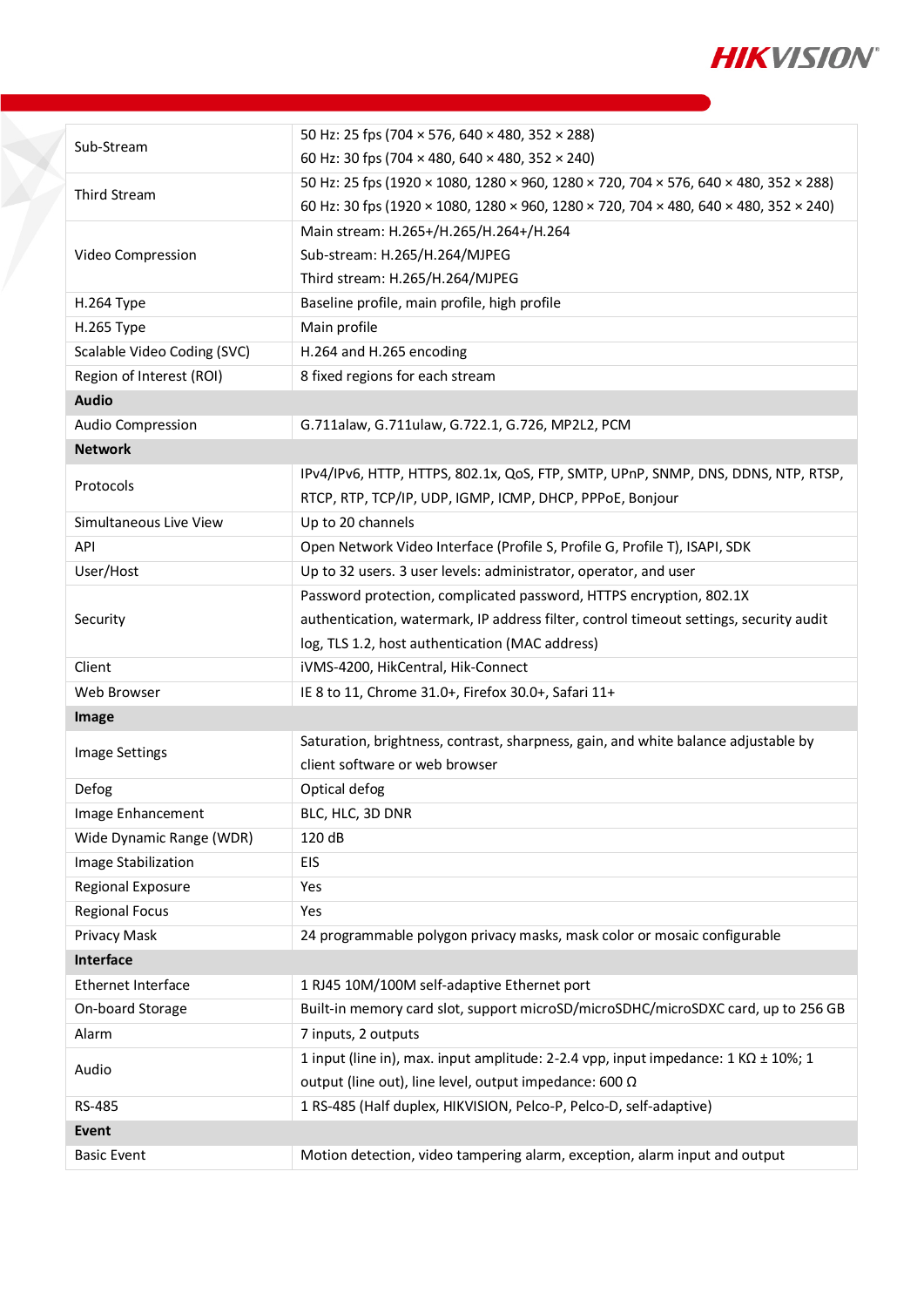

|                                           | Line crossing detection, intrusion detection, region entrance detection, region exiting |  |  |  |
|-------------------------------------------|-----------------------------------------------------------------------------------------|--|--|--|
| <b>Smart Event</b>                        | detection, unattended baggage detection, object removal detection, audio exception      |  |  |  |
|                                           | detection                                                                               |  |  |  |
| <b>Smart Tracking</b>                     | Manual tracking, auto-tracking                                                          |  |  |  |
|                                           | Upload to FTP/NAS/memory card, notify surveillance center, send email, trigger alarm    |  |  |  |
| Alarm Linkage                             | output, trigger recording, and PTZ actions (such as preset, patrol scan, pattern scan)  |  |  |  |
| <b>Deep Learning Function</b>             |                                                                                         |  |  |  |
|                                           | Detects up to 30 faces simultaneously.                                                  |  |  |  |
| Face Capture                              | Supports detecting, capturing, grading, selecting of face in motion, and outputs the    |  |  |  |
|                                           | best face picture                                                                       |  |  |  |
| <b>Road Traffic and Vehicle Detection</b> |                                                                                         |  |  |  |
| Road Traffic                              | Supports vehicle detection                                                              |  |  |  |
| General                                   |                                                                                         |  |  |  |
|                                           | 24 VAC, 3.0 A, 50/60Hz (Max. 60 W, including max. 40 W for heater), Hi-PoE, 42.5 to 57  |  |  |  |
| Power                                     | V, 1.41 A (Max. 50 W, including max. 20 W for heater)                                   |  |  |  |
| <b>Operating Condition</b>                | -40°C to 70°C (-40°F to 158°F), Humidity 95% or less (non-condensing)                   |  |  |  |
| Dimension                                 | $\phi$ 220.3 mm × 301.5 mm ( $\phi$ 8.67" × 11.87")                                     |  |  |  |
| Weight                                    | Approx. 4 kg (8.82 lb.)                                                                 |  |  |  |
|                                           | 32 languages: English, Russian, Estonian, Bulgarian, Hungarian, Greek, German, Italian, |  |  |  |
|                                           | Czech, Slovak, French, Polish, Dutch, Portuguese, Spanish, Romanian, Danish, Swedish,   |  |  |  |
| Language                                  | Norwegian, Finnish, Croatian, Slovenian, Serbian, Turkish, Korean, Traditional Chinese, |  |  |  |
|                                           | Thai, Vietnamese, Japanese, Latvian, Lithuanian, Portuguese (Brazil)                    |  |  |  |
| Approval                                  |                                                                                         |  |  |  |
|                                           | FCC SDoC (47 CFR Part 15, Subpart B);                                                   |  |  |  |
|                                           | CE-EMC (EN 55032: 2015, EN 61000-3-2: 2019, EN 61000-3-3: 2013, EN 50130-4: 2011        |  |  |  |
|                                           | $+A1: 2014$ ;                                                                           |  |  |  |
| EMC                                       | RCM (AS/NZS CISPR 32: 2015);                                                            |  |  |  |
|                                           | IC VoC (ICES-003: Issue 6, 2019);                                                       |  |  |  |
|                                           | KC (KN 32: 2015, KN 35: 2015)                                                           |  |  |  |
|                                           | UL (UL 62368-1)                                                                         |  |  |  |
|                                           | CB (IEC 60950-1:2005 + Am 1:2009 + Am 2:2013, IEC 62368-1:2014);                        |  |  |  |
| Safety                                    | CE-LVD (EN 62368-1:2014+A11:2017),                                                      |  |  |  |
|                                           | BIS (IS 13252(Part 1):2010+A1:2013+A2:2015);                                            |  |  |  |
|                                           | LOA (SANS IEC60950-1)                                                                   |  |  |  |
|                                           | CE-RoHS (2011/65/EU); WEEE (2012/19/EU);                                                |  |  |  |
| Environment                               | Reach (Regulation (EC) No 1907/2006)                                                    |  |  |  |
|                                           | IP66 (IEC 60529-2013), IK10 (IEC 62262:2002), Lightning Protection, Surge Protection    |  |  |  |
| Protection                                | and Voltage Transient Protection, ±6kV Line to Gnd, ±3kV Line to Line, IEC61000-4-5     |  |  |  |

#### **Available Model**

DS-2DF5225X-AEL(T5)

## **Typical Application**

Hikvision products are classified into three levels according to their anti-corrosion performance. Refer to the following description to choose for your using environment.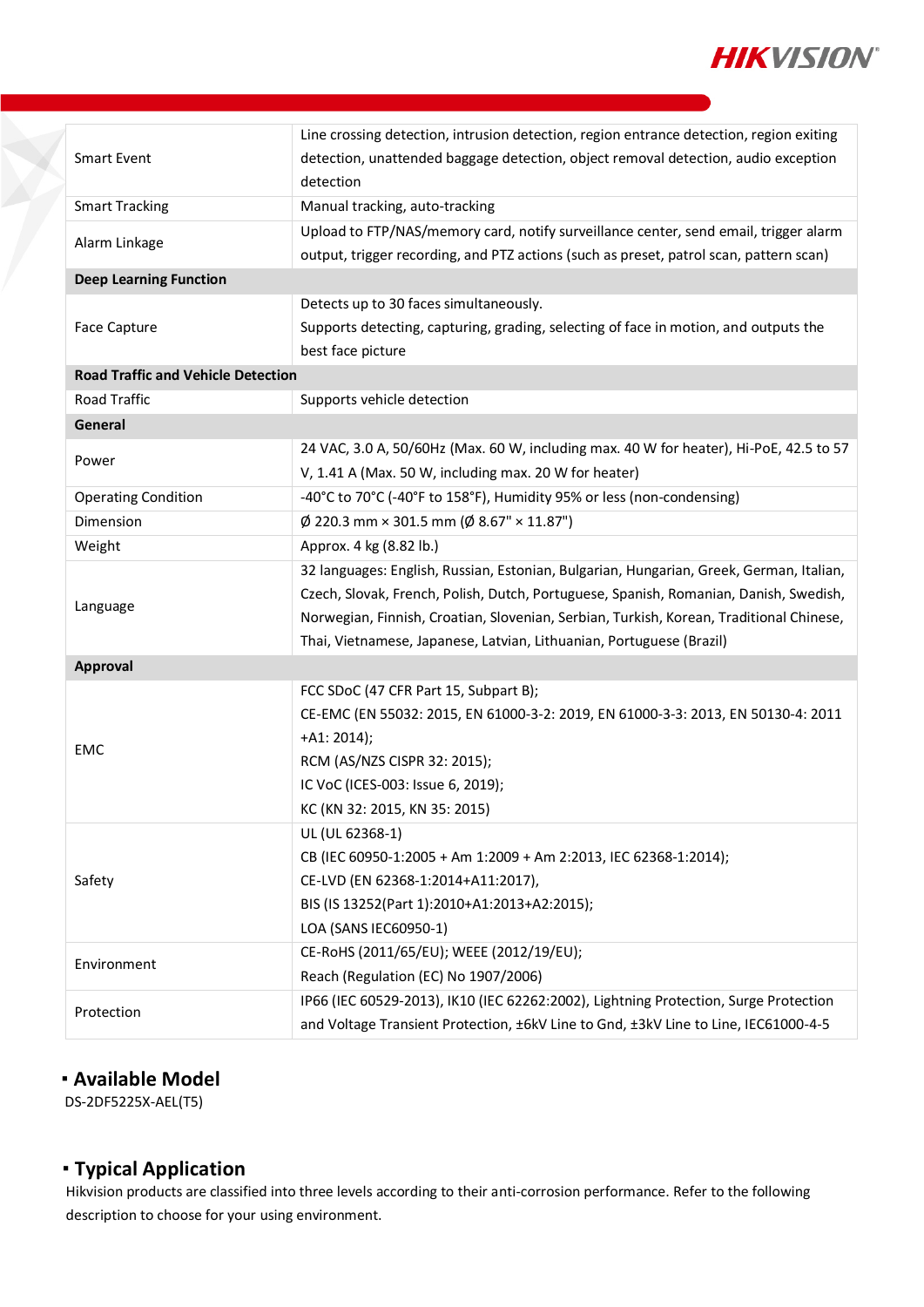

This model has NO SPECIFIC PROTECTION.

| Level                  | <b>Description</b>                                                                                  |
|------------------------|-----------------------------------------------------------------------------------------------------|
| Top-level protection   | Hikvision products at this level are equipped for use in areas where professional anti-corrosion    |
|                        | protection is a must. Typical application scenarios include coastlines, docks, chemical plants, and |
|                        | more.                                                                                               |
| Moderate protection    | Hikvision products at this level are equipped for use in areas with moderate anti-corrosion         |
|                        | demands. Typical application scenarios include coastal areas about 2 kilometers (1.24 miles) away   |
|                        | from coastlines, as well as areas affected by acid rain.                                            |
| No specific protection | Hikvision products at this level are equipped for use in areas where no specific anti-corrosion     |
|                        | protection is needed.                                                                               |

## **Dimension**



Unit: mm (inch)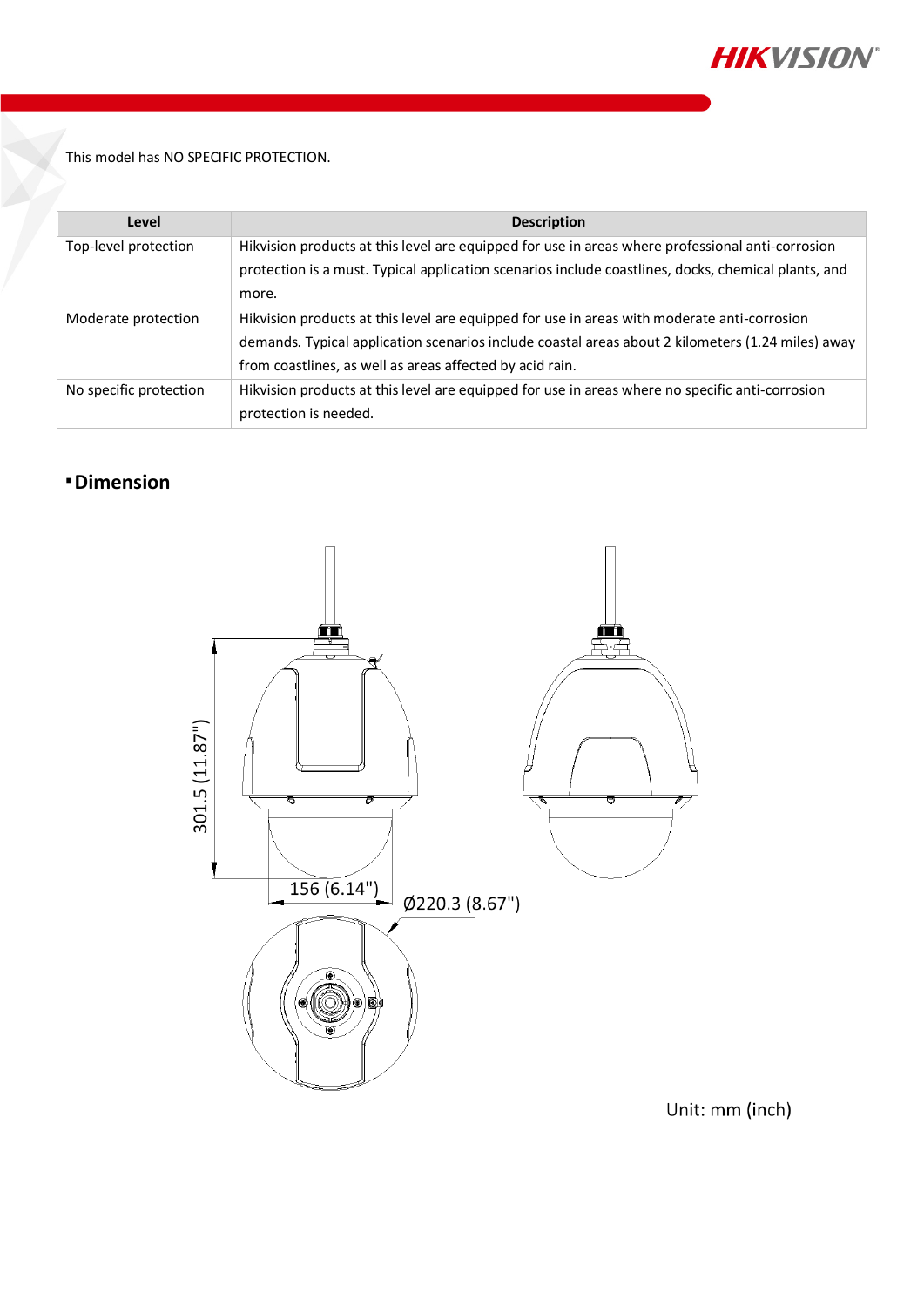

# **Accessory**

# **Optional**

| <b>DS-1682ZJ</b> | <b>DS-1660ZJ</b>     | <b>DS-1662ZJ</b> | DS-1681ZJ-2    | <b>DS-1663ZJ</b> |
|------------------|----------------------|------------------|----------------|------------------|
|                  |                      |                  |                |                  |
| DS-1604ZJ-BOX-   | <b>DS-1667ZJ</b>     | <b>DS-1681ZJ</b> | DS-1604ZJ-BOX- | <b>DS-1673ZJ</b> |
| <b>POLE</b>      |                      |                  | Corner         |                  |
|                  |                      |                  |                |                  |
| <b>DS-1661ZJ</b> | <b>DS-1604ZJ-BOX</b> | <b>DS-1619ZJ</b> |                |                  |
|                  |                      |                  |                |                  |